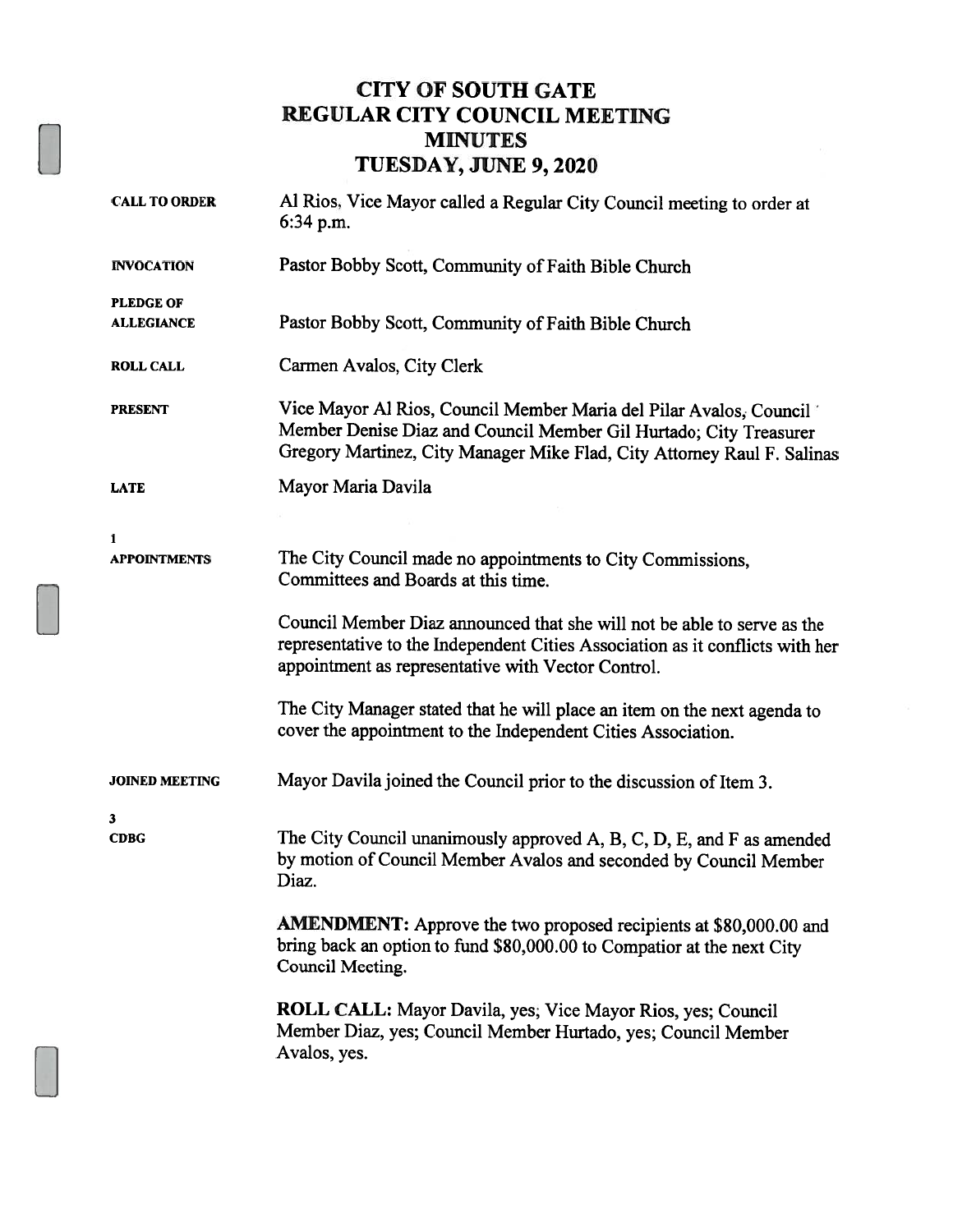3

- cDBG CONT'D a. Adopted Resolution No. 2020-23-CC entitled -Resotion of the City Council of the City of South Gate, California, approving Substantial Amendment No. 2 to the Fiscal Year 2019/20 Annual Action Plan allocating Community Development Block Grant Coronavirus (CDBG-CV) funds to provide additional COVID-19 related programs and services in accordance with the U.S. Department of Housing and Urban Development regulations;
	- b. Authorized an amendment of \$241,173 in CDBG-CV to the Fiscal Year 2019/20 Annual Action Plan;
	- c. Appropriated \$80,000.00 to Account Number 243-607-43-6663 for Bet Tzedek's Legal Advocacy Program for small businesses and residential tenants;
	- d. Appropriated \$80,000.00 to Account Number 243-607-43-6656 for Helpline Youth Counseling, Inc., for the Homeless Prevention and Counseling Services Program;
	- e. Amended the Citizens Participation Plan to include the HUD's Waivers under the CARES Act to plan and allocate CDBG and HOME funding to respon<sup>d</sup> to the impacts of the ongoing COVID 19 pandemic; and
	- f. Directed staffto return with Subrecipient Agreements for Bet Tzedek and for the Helpline Youth Counseling, Inc., at <sup>a</sup> future City Council Meeting for formal approva<sup>l</sup> by the City Council.

Mike Flad, City Manager and Joe Perez, Director of Community Development gave <sup>a</sup> brief presentation on this item.

Mayor Davila asked how many families would this funding cover for rental assistance.

Mr. Perez responded that these funds would cover approximately <sup>30</sup> families at about \$3,500 per resident.

Council Member Avalos asked how the public will be made aware of these services and how the programs are different from what the Fair Housing Foundation are currently providing the residents.

Mr. Perez responded that they would use the City's website and social media accounts to ge<sup>t</sup> the word out. We have also developed lists of people that have expresse<sup>d</sup> <sup>a</sup> need for help and we have the ability to contact those folks individually.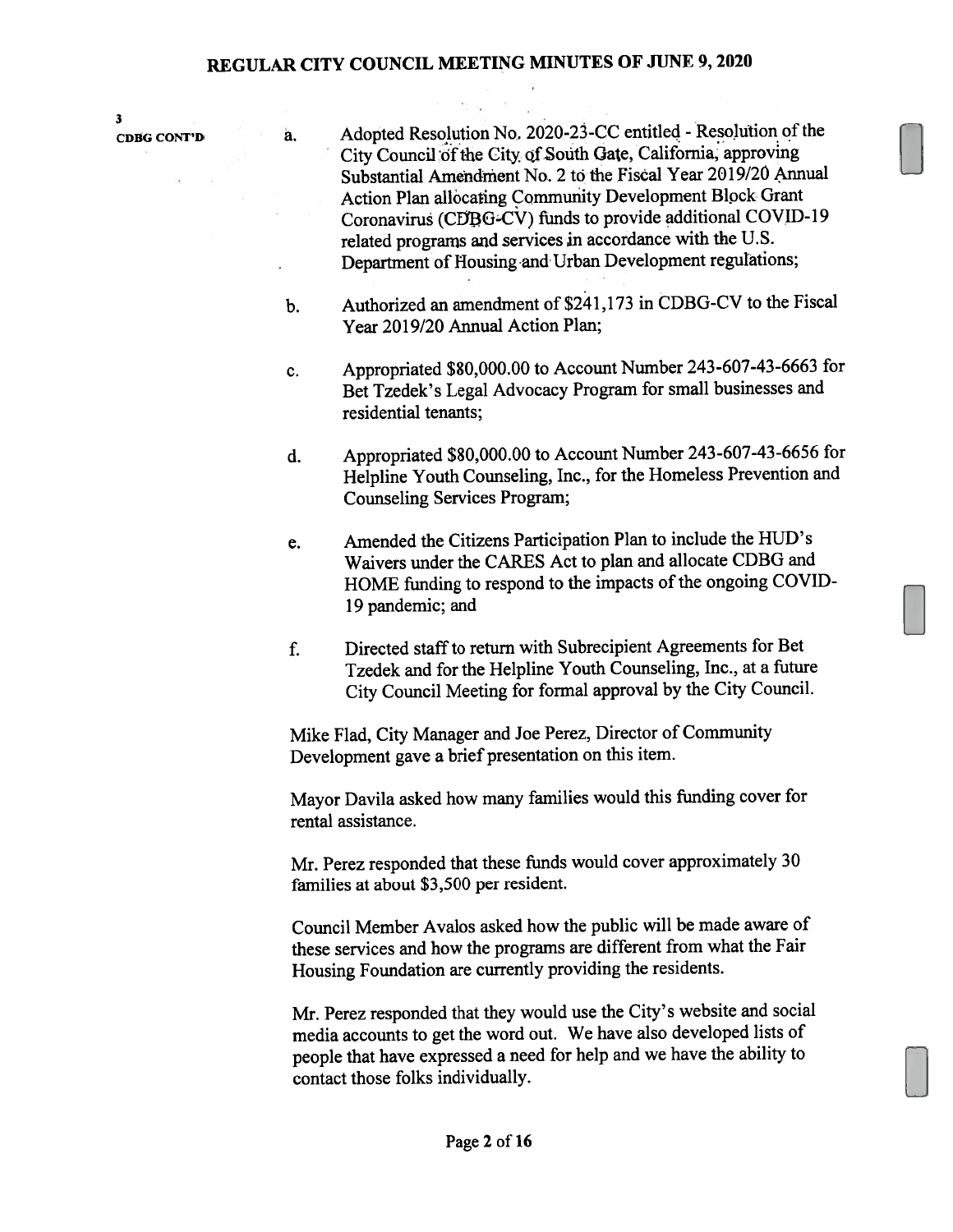CDBG CONT'D Council Member Avalos asked about outreach options for families that do not have internet access.

3

Mr. Perez responded that there are additional lists that the department has access to and also the City reader boards can be utilized.

Mayor Davila asked when this information will go out to the residents.

Mr. Perez explained that once this item is approved, we will begin to identify dates and times. Once this is done, we can start producing materials.

Council Member Avalos asked if the City has looked at other providers that are within our community. There is <sup>a</sup> mental health agency within the City has not received funding and would like to possibly allocate some of the funds to them.

Mayor Davila opened the public hearing and asked if anyone in the audience wishes to speak on this item.

Bridgit Salinas, <sup>10308</sup> San Anselmo Avenue, asked what other providers were explored and what happens when Helpline meets their 30-family cap.

John Montalvo, <sup>9815</sup> Virginia Avenue, asked why this money is not going directly to South Gate organizations.

Brigette Ramirez, asked about mental health services for South Gate residents and keeping the money in South Gate.

Virginia Johnson, is in support of the Bet Tzedek's Legal Program and Helpline Youth Counseling, Inc. She explained that the Citizen's Advisory Committee (CAC) reviews several applications before making recommendations and is always doing their due diligence with the process.

Melissa Alvarado, also asked why the money isn't going directly to South Gate organizations and how is the information on the application process being distributed to the local agencies.

Liz Ruiz is concerned with funding not going to local non-profits.

Jenny Perez is also concerned with funding not going to local non-profits.

Luz is concerned with funding not staying within the community.

Adolfo Varas, is concerned with funding not going to local non-profits and is in support of the rental assistance.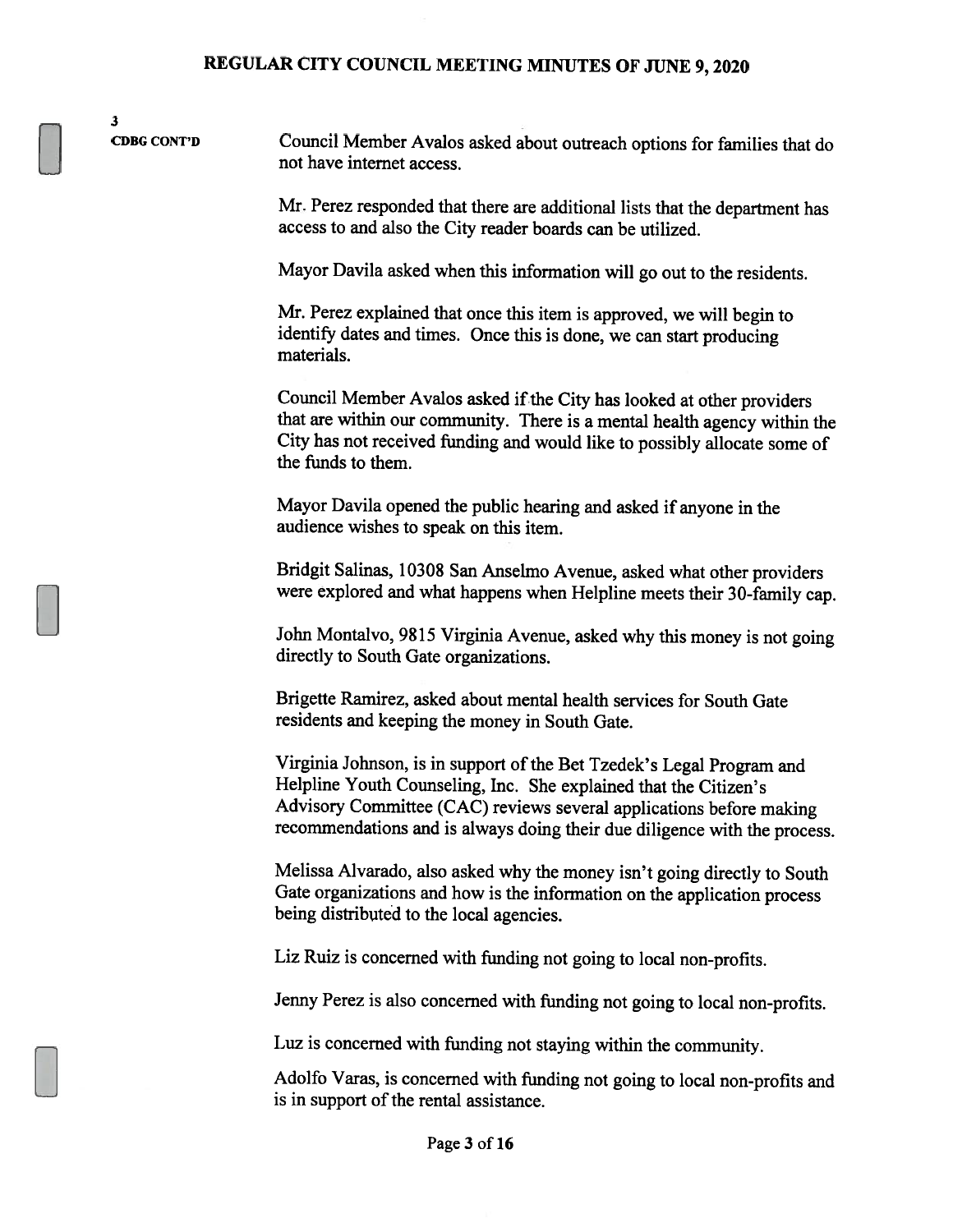3 CDBG CON'r'D Thomas Buckley, is concerned with funding not going to local non-profits and the lack of suppor<sup>t</sup> for mental health organizations.

Seeing no come forward, Mayor Davila closed the public hearing.

Jeff Farber, Helpline Youth Counseling, Inc. stated that they provide services throughout Southeast Los Angeles. Their main office is in Whittier and their closest office to South Gate is in East Los Angeles. They have provided service for the members of South Gate for many years. Their staff goes into South Gate to meet with people to assist them. With the current allocation from the City they have helped <sup>14</sup> household with their housing needs. With the COVID-19 funding they are estimating helping another <sup>30</sup> to <sup>35</sup> families with rental support. As an organization they also provide mental health services and are working with City Staff to provide an online mental health education training at the end of June. They have also received funding from the County that will allow them to have <sup>a</sup> dedicated person in the City of South Gate and are working with staff to find a location for this person.

Diego Cartagena, Bet Tzedek's Legal Advocacy Program stated that they are <sup>a</sup> non-profit organization that has provided legal services for over <sup>45</sup> years. All of the services they provide are at no cost to low income individuals across Los Angeles County. They offer <sup>a</sup> range of services that include elder abuse, employment rights matters, tax cases, public benefits cases and <sup>a</sup> number of different areas of the law. They will not only be providing legal services but <sup>a</sup> monthly webinar in both English and Spanish on their basic rights and responsibilities. There is no cap to the number of small businesses that they can assist as long as they qualify. In addition, they would be providing representation to people that are facing eviction notices.

Mr. Perez explained these organizations provide the service and then submit the required repor<sup>t</sup> on <sup>a</sup> quarterly basis and once submitted they reques<sup>t</sup> reimbursement, They need to provide documentation proving location, qualification and what the service was for. As <sup>a</sup> City we do not release any CDBG funds until we are assured that those services are provided and there is adequate documentation supporting that.

Mr. Perez also explained that under normal CDBG situations, non COVID related, organizations are <sup>g</sup>iven the opportunity to meet with City Staff and submit an application. The applications submitted to the City and then reviewed by the CAC. After the CAC has reviewed the applications, they then make their recommendations to City Council for funding.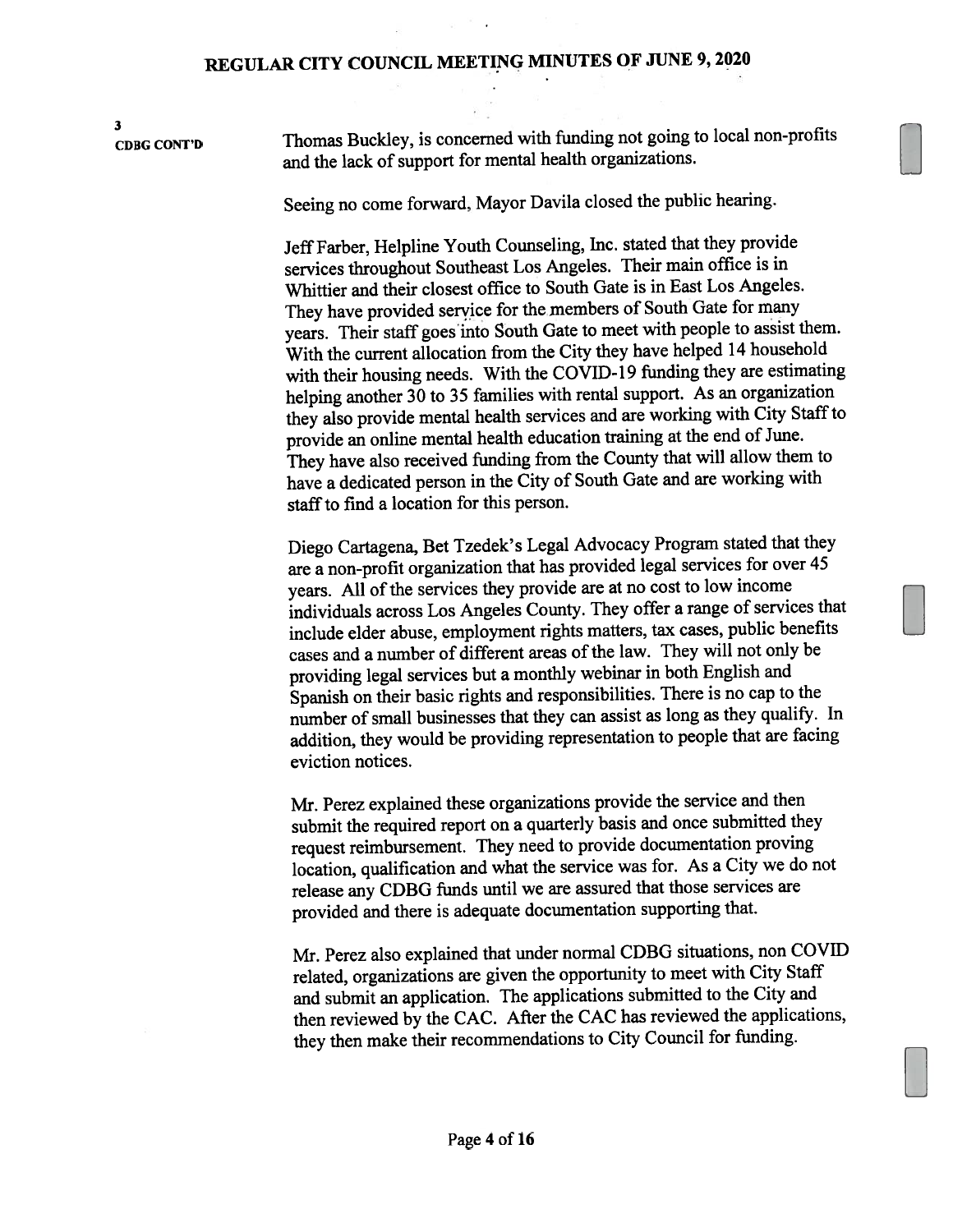3

CDBG CONT'D The CDBG COVID related funds have a time element and a need to get these funds out to the community. In April, staff brought these issues directly to the City Council for action and have keep the CAC members informed of these actions.

> Vice Mayor Rios stated that the money will be staying in South Gate and that we need to build the non-profit base in the Southeast area.

Council Member Avalos would like to make a motion to allocate \$80,000.00 to Bet Tzedek's Legal Advocacy Program and Helpline Youth Counseling, Inc. Council Member Avalos would also like to allocate \$80,000.00 to Compatior that provides mental health services to the residents of South Gate.

Mayor Davila asked if the City has reached out to Compatior to find out if they have the services we need and what the money would be used for.

Raul F. Salinas, City Attorney asked the Mayor to see if there is a second to the motion before discussion continues.

Council Member Diaz seconded the motion.

Council Member Hurtado asked if we are allowed to allocate money to Compatior with these available funds since this is specific to COVID-19 issues.

Mr. Flad believes that the City Council can reduce funding for Bet Tzedek's Legal Advocacy Program and Helpline Youth Counseling, Inc. but asked for clarification from the City Attorney on allocating funds to Compatior or should this item be brought back at the next City Council meeting. He would also recommend that if approved it is based on the City's review to be sure it is an eligible use of funds.

Mr. Salinas stated that if the majority of the vote is to give to three organizations as opposed to two, you can move forward with the approval of the two and agendize the third. Under the emergency powers of the City Manager under COVID- 19 the authority to execute the agreement with the third organization and then formally ratify the agreement on the consent calendar for next meeting.

Mr. Flad stated that he would be comfortable with the funding of the two organizations at \$80,000 and sign for the third if guided under my authority of Emergency Services Director and then bring it back for ratification.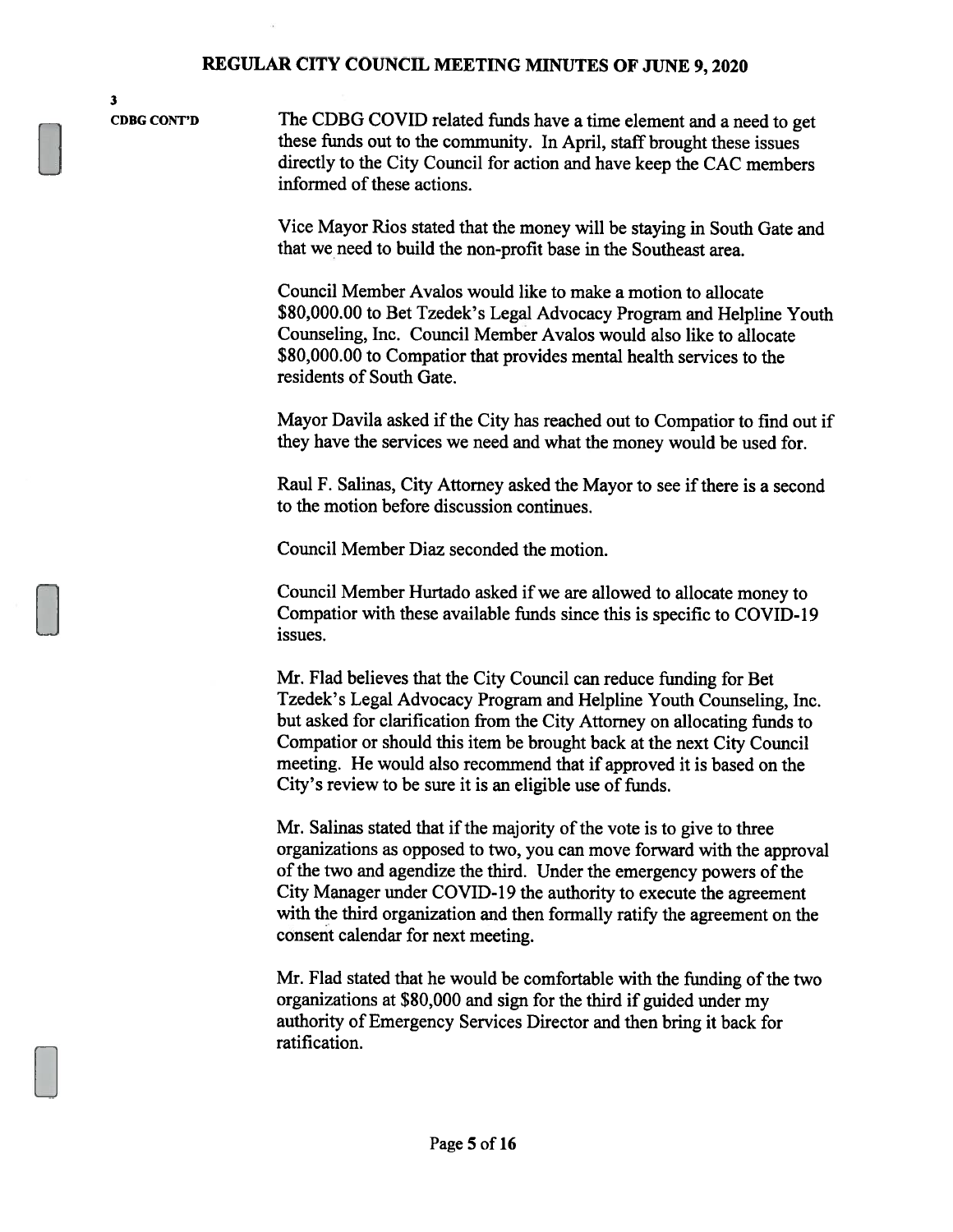3 CDBG CONT'D Mr. Salinas stated that there would be an amendment of the motion to reduce the two awards to \$80,000 each and to reflect the City Councils desire to move forward to do the due diligence of compliance that the money is being properly delegated to the third consistent with the CDBG requirements.

> Mr. Salinas recommended that the City inquire if the organizations can still provide the services at the reduced funding.

Council Member Avalos asked about the formal application process.

Mr. Salinas responded that staff has the chance to confirm that the money could be used for the third organization and bring back the agreemen<sup>t</sup> as part of the next agenda item.

Council Member Hurtado is curious if Compatior is able to handle the COVID-19 related issues and if they are not are there any other local organizations that we might want to consider.

Council Member Avalos responded that Compatior is assisting many community members that have been tested positive for COVID-19. She has taken food to many of these family as they are not able to leave their homes.

Mr. Perez explained that HIJD has certain guidelines to Public Hearings and noticing for these funds. Since Compatior was not listed as one of these funding entities HUD may require us to come back with this item for this reason alone.

Mr. Cartagena, Bet Tzedek's Legal Advocacy Program stated that he believes their firm can still provide services but with the reduction of funds would probably lead to a lower number of renters that they could assist.

Mr. Farber, Helpline Youth Counseling, Inc. would have to either reduce the number of households they assist or the amount of time that funding would be available.

Mr. Salinas modified his recommended motion by stating that <sup>a</sup> Public Hearing is required for the awarding of these funds. I think that if Council is going to move forward this evening with the granting of funds to the two specified organizations and come back for the Public Hearing for Compatior. Any recipient of funds needs to go through the Public Hearing process under Federal Law.

El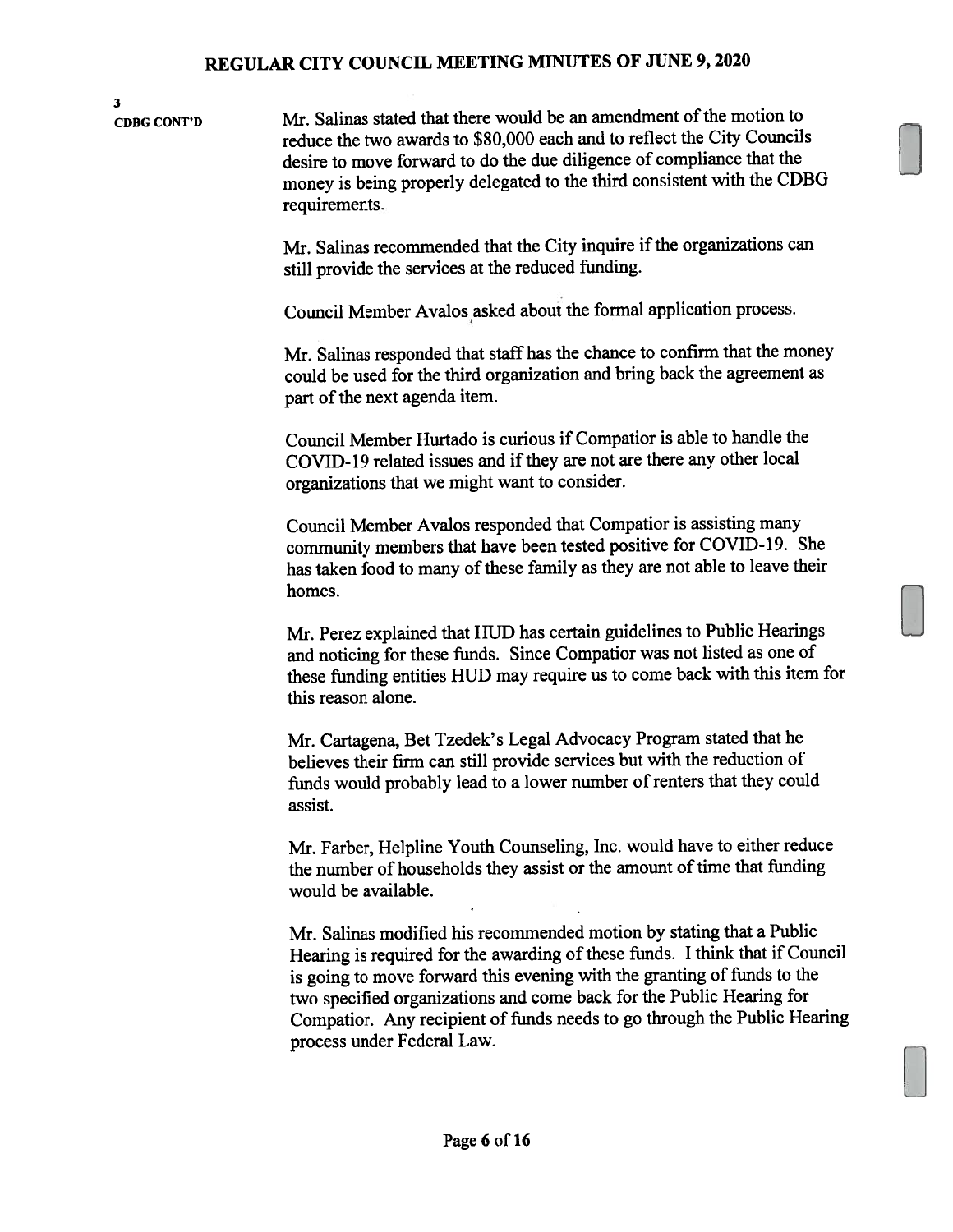| 3                                           |                                                                                                                                                                                                                                                                                                       |
|---------------------------------------------|-------------------------------------------------------------------------------------------------------------------------------------------------------------------------------------------------------------------------------------------------------------------------------------------------------|
| <b>CDBG CONT'D</b>                          | Council Member Avalos made an amendment to her motion and motioned<br>to approve the two proposed recipients at \$80,000.00 and bring back an<br>option to fund \$80,000.00 to Compatior at an upcoming City Council<br>Meeting. Council Member Diaz seconded the amendment as stated.                |
|                                             | Council Member Hurtado requested that at the next Public Hearing Bet<br>Tzedek's Legal Advocacy Program and Helpline Youth Counseling, Inc.<br>provide City Council with an update on how the decrease in funding will<br>affect the services they provide to the residents.                          |
| <b>DEVIATE FROM</b><br><b>THE AGENDA</b>    | At this time, there being no objections, Mayor Davila stated that City<br>Council will return to item 2.                                                                                                                                                                                              |
| $\mathbf 2$                                 |                                                                                                                                                                                                                                                                                                       |
| <b>BUDGET</b>                               | The City Council made an appointment to the Budget Subcommittee.                                                                                                                                                                                                                                      |
|                                             | Vice Mayor Rios requested that this item be postponed until the Mayor<br>can participate in the discussion.                                                                                                                                                                                           |
|                                             | Upon completion of Item 3 the City Council considered Item 2.                                                                                                                                                                                                                                         |
|                                             | Council Member Avalos was appointed to the Budget Subcommittee by<br>motion of Mayor Davila and seconded by Council Member Hurtado. Vice<br>Mayor Rios will retain his position on the Subcommittee.                                                                                                  |
|                                             | ROLL CALL: Mayor Davila, yes; Vice Mayor Rios, yes; Council<br>Member Diaz, yes; Council Member Hurtado, yes; Council Member<br>Avalos, yes.                                                                                                                                                          |
|                                             |                                                                                                                                                                                                                                                                                                       |
| <b>COMMENTS FROM</b><br><b>THE AUDIENCE</b> | Mayor Davila acknowledged the issues facing our community and stands<br>with the black community to end racism.                                                                                                                                                                                       |
|                                             | Nancy Pfeffer, Executive Director with the Gateway Cities Council of<br>Governments announced that there will be an upcoming virtual public<br>meeting on the I-710 South Corridor Project on June 16 <sup>th</sup> at 2:00 p.m. She<br>provided the public with a brief presentation on the project. |
|                                             | Nick Godoy, expressed his concerns about various items on the warrant<br>register.                                                                                                                                                                                                                    |
|                                             | Virginia Johnson, thanked the Public Works Department and the Police<br>Department for the work they do. She disagrees with the City Clerk's<br>suggestions to have term limits and background checks for commissioners.                                                                              |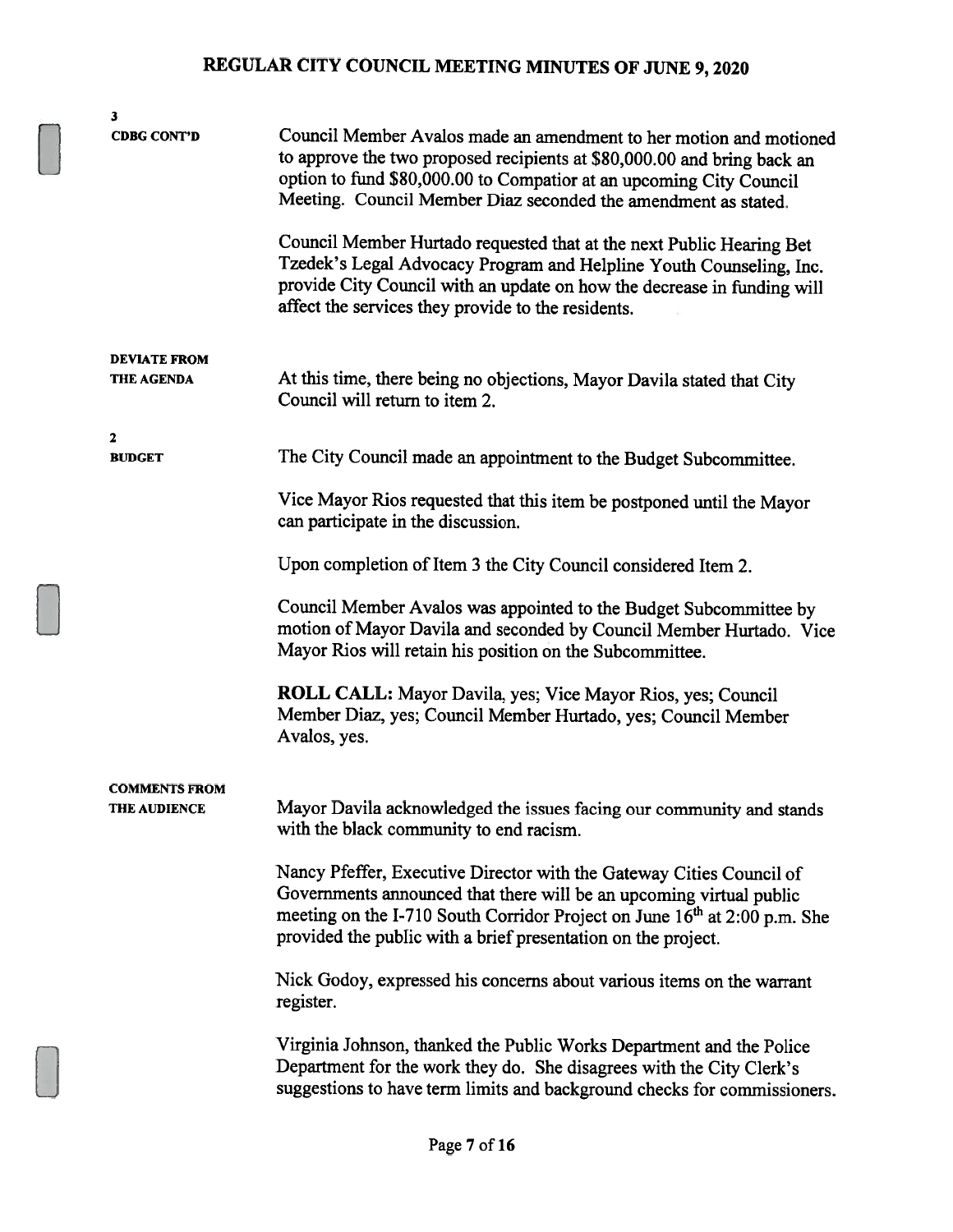## COMMENTS FROM

THE AUDIENCE CONT'D Liz Ruiz, Nebraska Avenue asked for support from the City Council to a Community Garden in the City.

> Dilia Ortega, is concerned with the amount of money being budgeted to the Police Department. She would like less money budgeted to the Police Department and more into community resources.

> Brigette Ramirez, is concerned with the conduct of residents that spea<sup>k</sup> during Public Comments and the lack of enforcement by the City Council, City Attorney, City Clerk and City Manager.

> John Montalvo, asked which City Council Member or staff took it upon themselves to say that the City of South Gate agrees with SB625. He asked if the City Council is going to take any action against school budget cuts and reported illegal dumping on the corner of Long Beach Blvd. and Southern Ave. He requested that the City Council adjourn tonight's meeting in Mr. Floyd's memory.

> Adolfo Varas, 10313 Jackson Avenue, stated that he would like the month of June to be declared LGBT Pride and Awareness month in the City of South Gate.

> Sofi R. is concerned with LAUSD removing school police. She stated that there are <sup>a</sup> large number of people that suppor<sup>t</sup> the LAUSD School Police.

Ivonne Longset, <sup>9410</sup> State Street, is concerned that the police officers will be removed from the schools. She believes that there needs to be an officer on campus to supervise the campus and asks for the support of the City Council.

Alice Cueto, appreciated the wellness calls she received from the City and thanked the Public Works Department for taking care of the pothole she reported.

Thomas Buckley would like the mayor to address her campaign team. He believes that the Mayor allows one officer the right to go after members of the community.

Jessie Ibarra, San Juan Avenue, stated that he and his family strongly oppose<sup>d</sup> SB625. He also thanked the Mayor for her suppor<sup>t</sup> for the LGBTQ community.

Candice Esquivel, <sup>9520</sup> Hildreth Avenue, thanked the Mayor for the video she posted for graduation. She thanked Mayor Davila, Vice Mayor Rios and Council Member Hurtado for their work at the food drive <sup>a</sup> few weeks ago.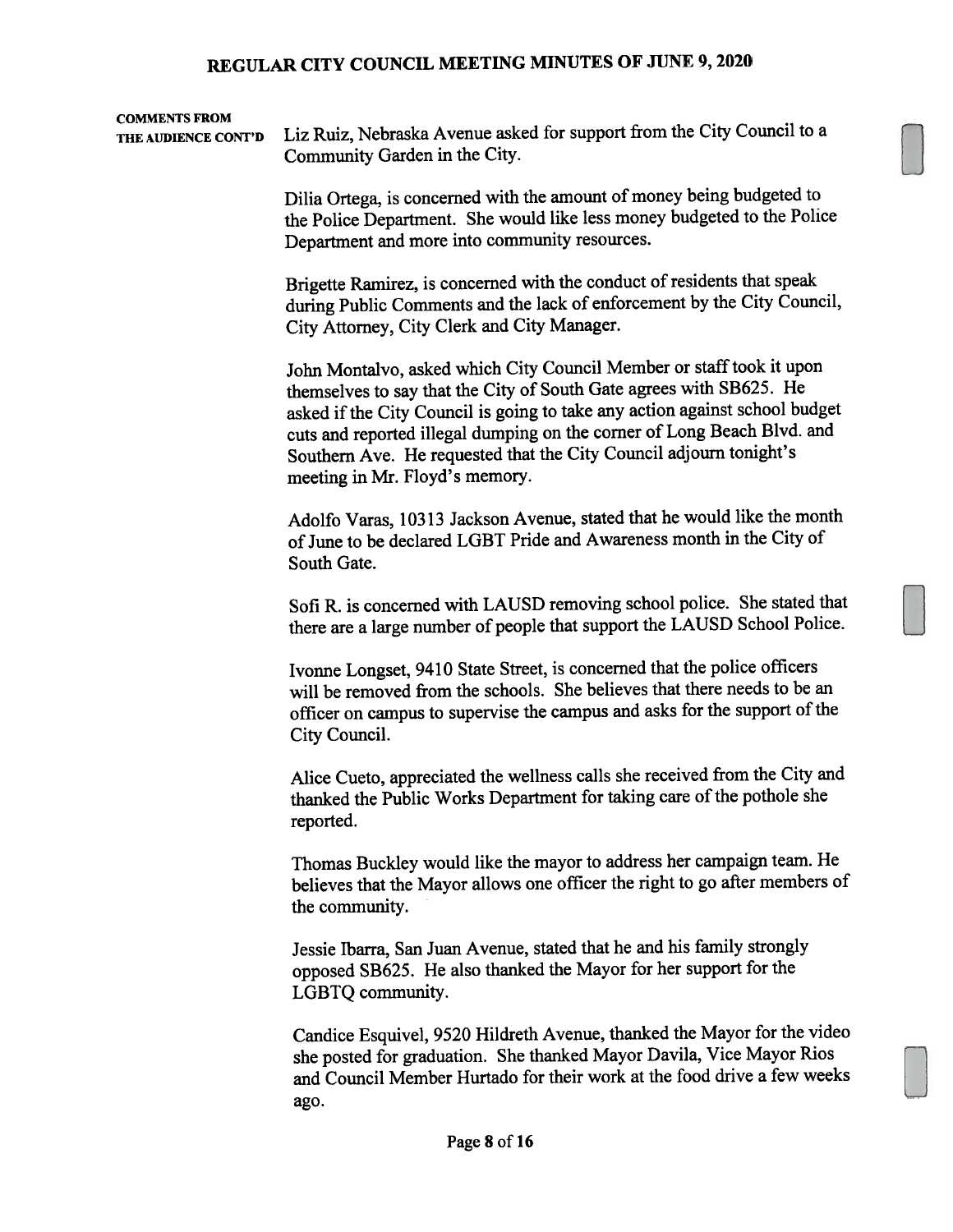#### COMMENTS FROM

THE AUDIENCE CONT'D Jovanna Laborin, thanked Mayor Davila, Vice Mayor Rios and Council Member Hurtado for their work at the food drive <sup>a</sup> few weeks ago. She spoke on the slandering on social media.

#### REPORTS AND COMMENTS

FROM CITY OFFICIALS Mike Flad, City Manager spoke on the Cities efforts to reopen. Mr. Flad reported that the next step is to reopen City Hall and it will be <sup>a</sup> gradual process. The <sup>p</sup>lan is to open with limited hours and limited access to City Hall if people do not have an appointment. Public gatherings are still not allowed in Los Angeles County but we are hopeful for the first meeting in July we can look forward to seeing everyone face-to-face. We are looking at holding the first City Council Meeting at the auditorium in South Gate Park.

> Steve Costley, Acting Parks and Recreation Director, reported that they will be winding down the call center as facilities begin to reopen. The expected last day of the call center will be June  $18<sup>th</sup>$ . He thanked City Council, Commissioners and the Police Department for their work at the food drive. The Senior Food Program was transitioned in <sup>a</sup> delivery program feeding <sup>a</sup> couple hundred seniors on <sup>a</sup> daily basis. Currently the County has not <sup>g</sup>iven us any details on when this program will end. Due to the COVID-19 restrictions the City has cancelled both the carnival and fireworks for the  $4<sup>th</sup>$  of July.

> Art Cervantes, Public Works Director/Assistant City Manager, stated that the Public Works Department has been able to provide all services to the public by online services or by <sup>p</sup>hone. He also reported that the Cities drinking water has not been affected by COVID-19.

> Joe Perez, Community Development Director reported that approximately \$1 million in funding has been issued to various non-profit organizations to help residents with COVID- <sup>19</sup> related issues. One program has to do with our Small Business Retention Program. This program will provide <sup>20</sup> businesses with \$10,000 grants. They received 235 applications at the end of May and should be identifying the selected 20 business this week. Mr. Perez reported that Helpline Youth Counseling will be hosting <sup>a</sup> virtual Mental Health Education and Awareness Presentation Event on Friday, June 26<sup>th</sup> at 2:00 p.m. This is for all South Gate residents.

> The Community Development Department launched an online permit counter last week that allows people to apply and pay for building permits online. Residents can also request inspections and can view existing and pending permits online. Also in development is <sup>a</sup> cue less wait system. That will send updates to folks on when there appointment is and how close they are to actually entering City Hall for those appointments. This system should go online in <sup>a</sup> matter of weeks.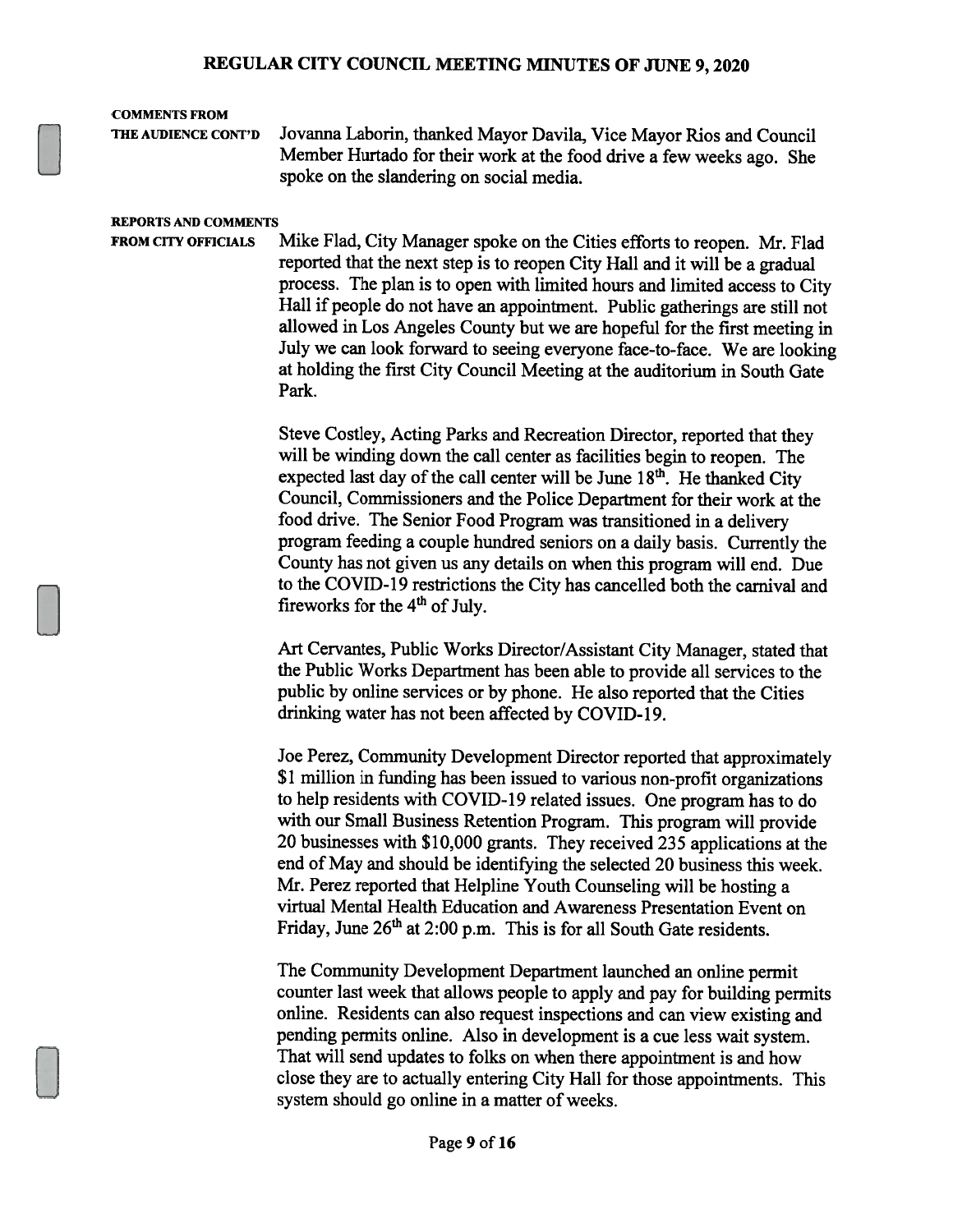## REPORTS AND COMMENTS FROM CITY OFFICIALS

CONT'D Mr. Perez mentioned that there is an online survey that is available to the public covering the 5-year consolidated <sup>p</sup>lan. This <sup>p</sup>lan is required by the Federal Government and has to do with our Home Federal Funding, as well as, CDBG Funding. We encourage the public to take this short survey and it is due on June 19<sup>th</sup>. There will also be two virtual meetings in which we will discuss the survey and the Consolidated Plan. The first is June  $16<sup>th</sup>$  at 5:00 p.m. and the second is June  $17<sup>th</sup>$  at 6:00 p.m.

> Lastly, Mr. Perez reported that there will be <sup>a</sup> census caravan on Wednesday, June 17<sup>th</sup>.

Jackie Acosta, Director of Administrative Services, reported that they have been busy keeping employees aware of the reopening process and making sure that all employees have safety equipment. They have been training the "Safety Ambassadors" that will be City Employees who will be there to assist the Public with screening and making sure that all the protocols are being followed.

Randy Davis, Chief of Police spoke on the current events regarding George Floyd.

Greg Martinez, City Treasurer stated that he is working with Operation Room Key and asked if anyone knows of someone that is homeless, over <sup>65</sup> and have underlining health conditions they can dial <sup>211</sup> and reques<sup>t</sup> to be pu<sup>t</sup> in Operation Room Key. There are locations that they can be <sup>p</sup>laced in temporary housing.

Council Member Avalos spoke on the current events with COVID-19 and George Floyd. She went on <sup>a</sup> Police Ride Along this weekend and said that is an honor to have our own Police Department that is always there for our community.

Council Member Hurtado stated that there have been <sup>a</sup> lot of complaints about illegal fireworks so he reached out to the City of Lynwood to see how their enforcement program works. He explained that the City of Lynwood starts with the first offense being \$5,000 and <sup>a</sup> policy of no fireworks until the  $4<sup>th</sup>$  of July from 4:00 p.m. to 10:00 p.m. South Gate might consider adopting some of the practices in the future. He has received inquiries about restaurants being allowed to pu<sup>t</sup> tables on the sidewalk and parking lots to meet the Social Distancing requirements. There will be another food distribution this Saturday at the First Baptist Church. He is still concerned with people at the park not following the safety guidelines for COVID-19. He stressed to the community the need to express your frustrations non-violently as we continue to fight for our rights.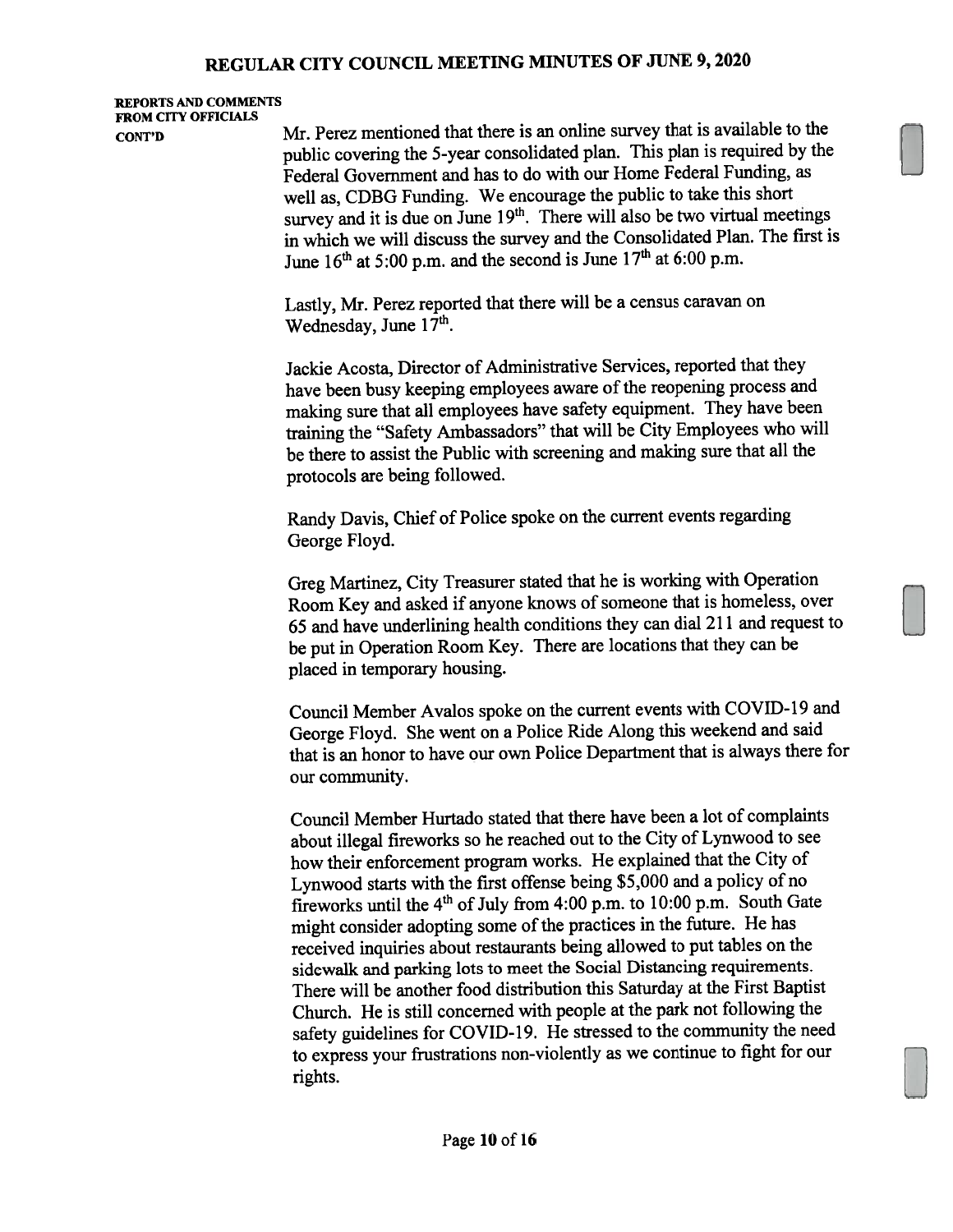REPORTS AND COMMENTS FROM CITY OFFICIALS

CONT'D Council Member Diaz attended the Southern California Association of Governments that did a reorganization and also attended Transportation Equity and Environmentai Justice Advisory Group focusing on green lighting transportation in communities of color. For the Environmental Quality Committee they discussed water quality. Lastly, we have had 884 residents' tested positive with COVID-19 and 17 deaths. Altamed is no longer going to be providing testing as of late June but the Bell testing center is still running. She requested that staff get some more information on this and bring it back to Council. Council Member Diaz is concerned with how the youth of the community is dealing with these issues and thanked the Police Department for their work. She recommended that the recipients of the Youth Commission Scholarships have some sort of conversation with the officers to help deal with social issues.

> Vice Mayor Rios congratulated all the 2020 graduates and reminded everyone to fill out the census forms. He spoke about the social issues facing the country. Vice Mayor Rios is concerned with how the protests will affect the cases of COVID-19 and as a community we need to be cautious.

Mayor Davila requested that the City Attorney give a brief explanation regarding SB625.

Mr. Salinas explained that SB625 is a bill that proposes to put the Central Basin Municipal Water District into receivership. It follows from reported stories of governance issues, decision making, brown act violations. The City of South Gate joined a number of cities about a year ago in litigation over the imposition of a meter fee, which South Gate and a number of other cities believed to be improperly imposed. More recently we were asked to join and declined joining litigation by a group of those cities against the Central Basin for internal governance issues including meeting without a quorum, firing executives, and Brown Act violations. SB625 relates to a perception that Central Basin is not governing itself in accordance with its obligation. At the State level it seems to place Central Basin to receivership. Receivership is a legal proceeding such as a legislative order which places the management of the organization in the hands of someone else. In this case the legislation is proposing to put another agency in charge, a public agency called the Water Replenishment District (WRD). The role of the WRD is to put water back in the basin in the Southeast Area and oversee the process of drawing water at the Central Basin in order to protect the quality of our water. There were some votes taken moving this action forward and is being done at the State level. As an entity itself the City of South Gate has not officially commented. Mr. Salinas explained that he would like to stop here as this item is not on the agenda and is limited as to what he can say.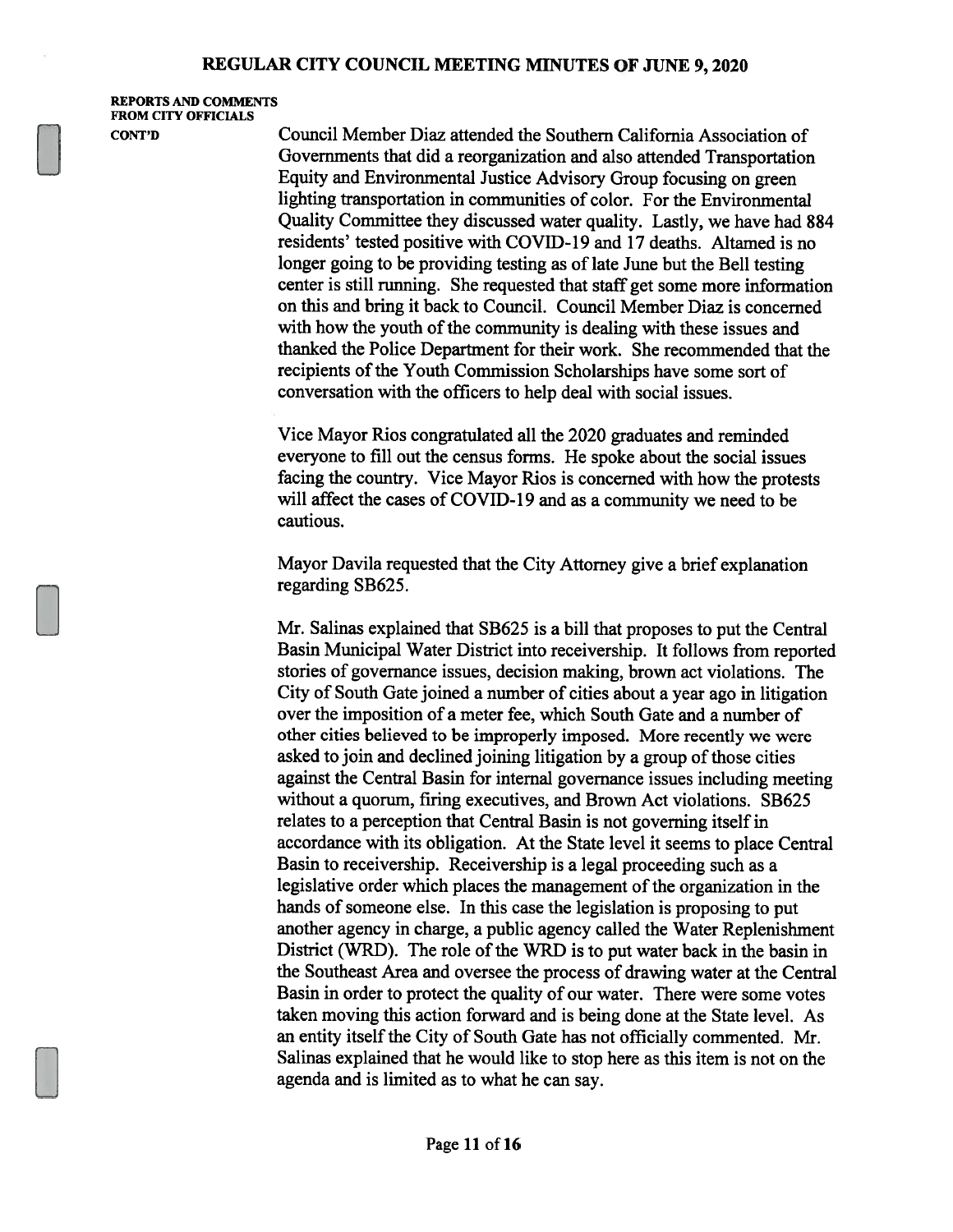REPORTS AND COMMENTS FROM CITY OFFICIALS

CONT'D Mayor Davila requested that tonight's meeting also be adjourned in memory of Tom Hall, South Gate Resident. She explained that UTLA has <sup>a</sup> proposa<sup>l</sup> going before the Board of Directors that they want the LAUSD Police to be off the campus. She does not believe that it has gone before the board as of yet and believes as a City we need to stay on top of this issue. The Mayor requested that Chief Davis ge<sup>t</sup> more information on this action for the Council. She thanked everyone for their hard work on <sup>a</sup> very successful food distribution for our community. She also thanked the Police Department for their amazing work keeping our community safe.

> Raul F. Salinas, City Attorney stated that there have been several comments made tonight in regards to the Public Comment portion of the meeting that he would like to respon<sup>d</sup> to. The City Attorney stated that we are entering into <sup>a</sup> stage during the last several weeks that we have been participating through Zoom and telephone calls and have been trying to make the best of it. Mr. Salinas thinks it is important to remind the residents of South Gate and those that join us on these meetings just how significant public participation South Gate encourages. He has been City Attorney since <sup>2003</sup> and before his arrival it was required by the then City Council that if you wanted to spea<sup>k</sup> you had to have <sup>a</sup> card and if you didn't have a card at the beginning of the process you were not allowed to participate and provide your public comment. South Gate did away with that and took <sup>a</sup> number of measures to go beyond what is required by law. Some Cities and Agencies for example will limit the amount of public comment that is available to say <sup>20</sup> minutes and then they will ask how many of the participants would like to speak and based on the number of participants they will reduce the amount of time depending on how many people would like to speak. South Gate does not have <sup>a</sup> time limit on the ability for the public to comment on items not on the agenda and because we are <sup>a</sup> genera<sup>l</sup> law city, state law requires the City to follow <sup>a</sup> particular format and this limits the ability of the City Council to respond with any significant detail items that are not on the agenda. When we have residents come in you can sense their frustration when they ask their questions at the podium and we tell them to wait until the Public Comment period ends. It is intended to <sup>g</sup>ive <sup>a</sup> chance to everyone to spea<sup>k</sup> and then also to attempt to respond within the limits of State law as to what we can do. We can not for example take action on an item that is not posted on the agenda and there is very little opportunity for us to comment on nonagenda items and certainly not anything that would lead to <sup>a</sup> consensus. Unlike other Cities, even on the agenda items, we allow the public to comment on every single item. Mr. Salinas wants to have people know that we have taken steps above and beyond the law to allow the public to listen to each item, hear the staff report, and to come up without the necessity of <sup>a</sup> card to know that they have up to five minutes regardless of the number of speakers involved to express their view point.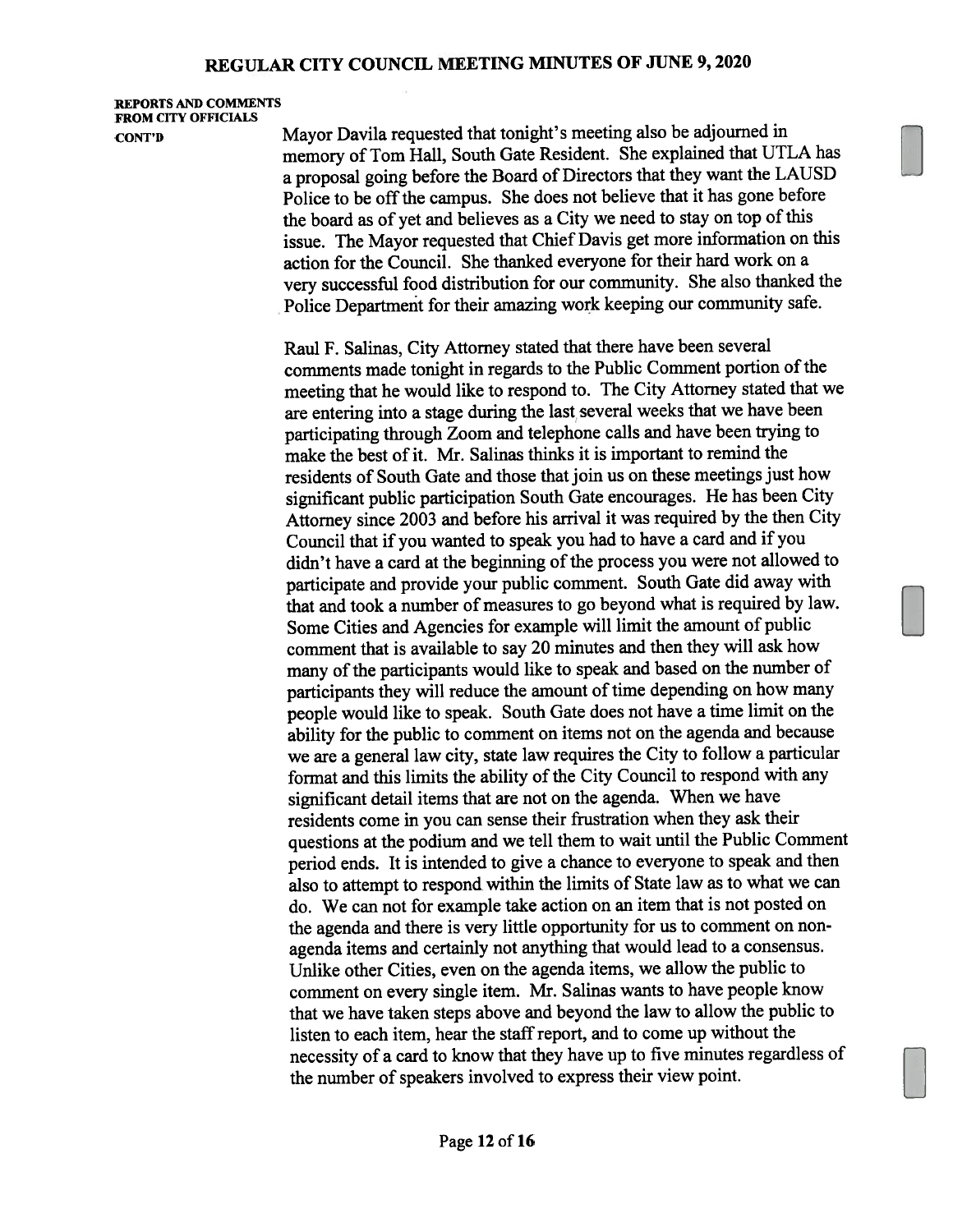REPORTS AND COMMENTS FROM CITY OFFICIALS

CONT'D Lastly, on the issue of view points is that the City has very limited control because of the First Amendment Rights and limitations over controlling viewpoints. While we control content mutual and post content mutual restrictions, such as asking people to leave if they are truly disrupting the conduct of the meeting. We can not impose restrictions simply because we do not want to hear what they have to say. So in this process because of the dynamic that we have allowing the residents of South Gate to come in and express their opinions, listen to view points and stand up or raise their hand in Zoom and respond to some of these comments he can understand why some people feel that they are being attacked because others are criticizing their viewpoints. The reality is that the City as <sup>a</sup> whole has <sup>a</sup> practice and <sup>a</sup> policy of allowing all viewpoints to be expressed. We need to make sure we stay on top of making sure that the comments are directed to the City Council as opposed to any particular audience member but they are entitled to their expression and he thinks it has served the City well by doing so over the course of the years. We have <sup>a</sup> number of other measures in <sup>p</sup>lace but we do allow the residents their rights to express their viewpoint and some of those viewpoints are not going to be accepted by others but we respect and honor the right of everyone to participate. The difference in viewpoints is the price we pay for the inclusivity of all. City Council and staff appreciate the input from the residents but Mr. Salinas thinks it is important to reemphasize both the spirit and the policy allowing the ability to express your viewpoint in South Gate and to also inform the residents about the limitations that we have to prevent someone from addressing the audience.

CONSENT CALENDAR Agenda Items 4, 6, and <sup>8</sup> were unanimously approved by motion of Mayor Davila and seconded by Council Member Avalos. Items 5 and <sup>7</sup> was pulled for separate discussion.

> ROLL CALL: Mayor Davila, yes; Vice Mayor Rios, yes; Council Member Diaz, yes; Council Member Hurtado, yes; Council Member Avalos, yes.

4

HOUSING The City Council unanimously approved A and B during Consent Calendar.

> a. Adopted Resolution No. 2020-24-CC entitled <sup>a</sup> Resolution of City of South Gate authorizing application, submittal and receipt of funding in the amount of \$300,000 from the California Department of Housing and Community Development's Local Early Action Planning Grants Program; and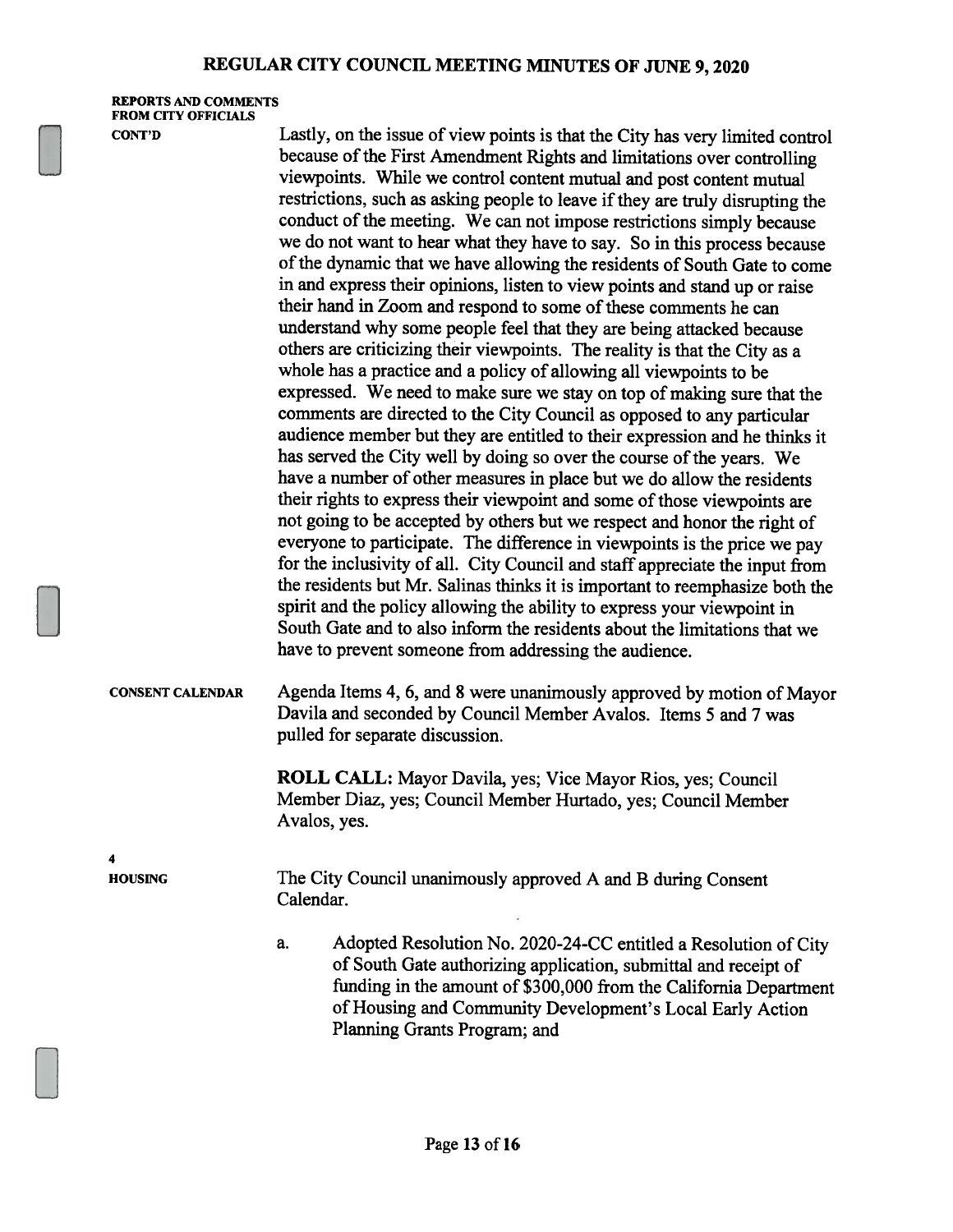| 4                             |                                                                                                                          |                                                                                                                                                                                                                                                                                                   |  |  |
|-------------------------------|--------------------------------------------------------------------------------------------------------------------------|---------------------------------------------------------------------------------------------------------------------------------------------------------------------------------------------------------------------------------------------------------------------------------------------------|--|--|
| <b>HOUSING CONT'D</b>         | b.                                                                                                                       | Authorized the City Manager to execute and submit the Standard<br>Agreement for this grant, including amendments, in a form<br>acceptable to the City Attorney.                                                                                                                                   |  |  |
| 5<br><b>GAS COMPANY</b>       | The City Council unanimously approved A, B, and C by motion of<br>Council Member Avalos and seconded by Vice Mayor Rios. |                                                                                                                                                                                                                                                                                                   |  |  |
|                               |                                                                                                                          | ROLL CALL: Mayor Davila, yes; Vice Mayor Rios, yes; Council<br>Member Diaz, yes; Council Member Hurtado, yes; Council Member<br>Avalos, yes.                                                                                                                                                      |  |  |
|                               | a.                                                                                                                       | Approved Amendment No. 1 to Contract No. 3567 with KOA<br>Corporation, for additional construction monitoring services that<br>were provided to complete construction of the Southern California<br>Gas Company (SoCalGas) Main Pressure Upgrade Project, in an<br>amount not-to-exceed \$32,400; |  |  |
|                               | b.                                                                                                                       | Appropriated \$64,400 in funds received from the SoCalGas and<br>deposited into Revenue Account No. 100-4340 to Account No.<br>100-701-31-6106 to fund additional construction monitoring<br>services; and                                                                                        |  |  |
|                               | c.                                                                                                                       | Authorized the Mayor to execute Amendment No. 1 in a form<br>acceptable to the City Attorney.                                                                                                                                                                                                     |  |  |
| 6<br><b>SIDEWALK PHASE VI</b> | Calendar.                                                                                                                | The City Council unanimously approved A, B, C, and D during Consent                                                                                                                                                                                                                               |  |  |
|                               | a.                                                                                                                       | Approved Amendment No. 1 to Contract No. 3568 with Interwest<br>Consulting Group, for additional construction monitoring services<br>for the Citywide Sidewalk Improvement Project, Phase VI, City<br>Project No. 599-ST, in the amount of \$7,000;                                               |  |  |
|                               | b.                                                                                                                       | Authorized the Mayor to execute Amendment No. 1 to Contract<br>No. 3568 with Interwest Consulting Group in a form acceptable to<br>the City Attorney;                                                                                                                                             |  |  |
|                               | c.                                                                                                                       | Accepted completion of construction, effective May 15, 2020, of<br>the Citywide Sidewalk Improvement Project Phase VI, City<br>Project No. 599-ST, constructed by CJ Concrete Construction,<br>Inc.; and                                                                                          |  |  |
|                               | d.                                                                                                                       | Directed the City Clerk to file Notice of Completion with Los<br>Angeles County Registrar Recorder's Office.                                                                                                                                                                                      |  |  |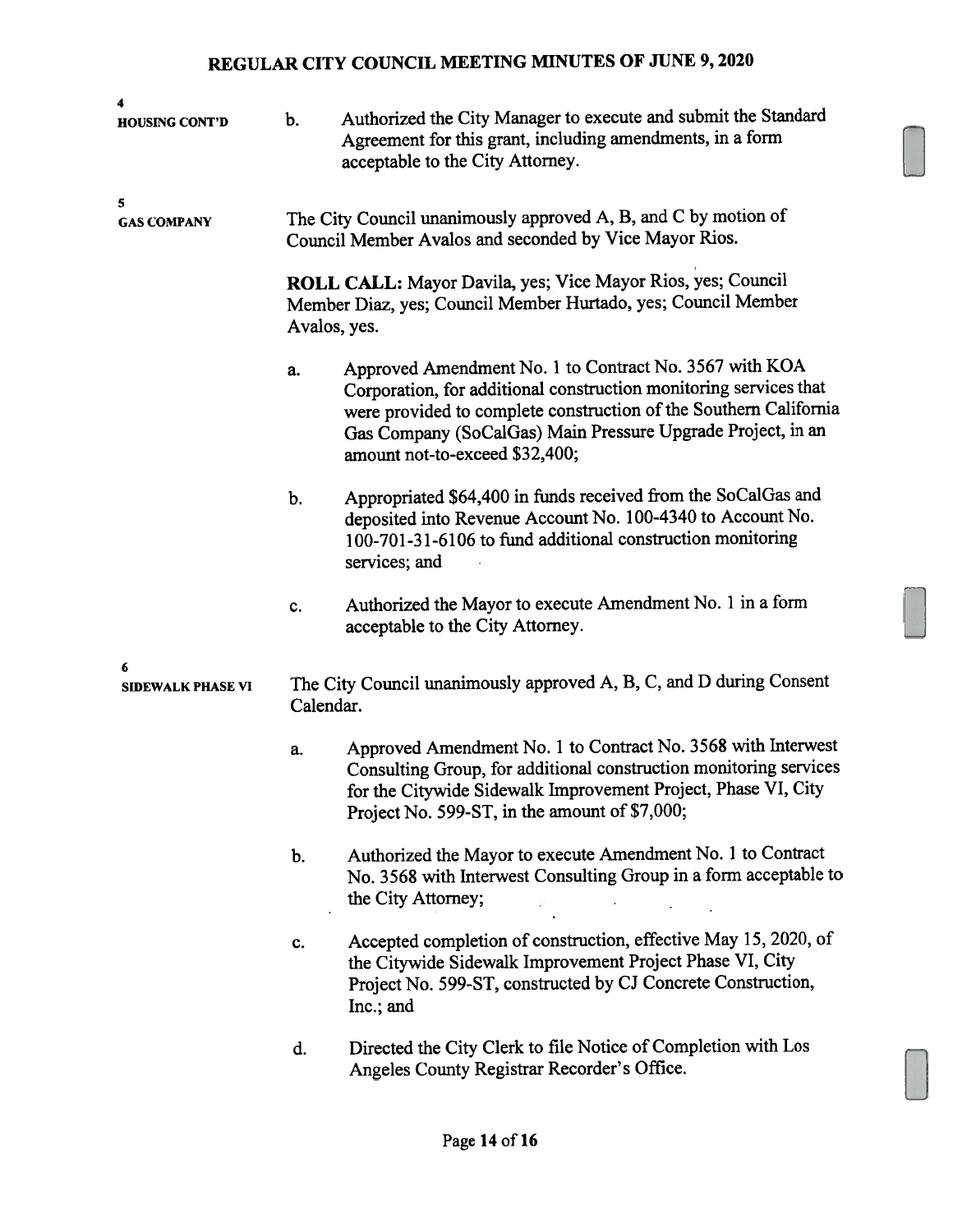| 7<br><b>WORKERS'</b>         |                                                                                                                                                                                                                                                                                        |
|------------------------------|----------------------------------------------------------------------------------------------------------------------------------------------------------------------------------------------------------------------------------------------------------------------------------------|
| <b>COMPENSATIONS</b>         | The City Council considered:                                                                                                                                                                                                                                                           |
|                              | Approving an excess workers' compensation insurance policy with<br>a.<br>Safety National Corporation, through Alliant Insurance Services,<br>Inc., for a one-year term of July 1, 2020 through July 1, 2021, with<br>the option to renew for a second, one-year term at the same rate; |
|                              | b.<br>Authorizing payment, in the amount of \$164,641, to Alliant<br>Insurance Services, Inc., for the policy issued by Safety National<br>Casualty Corporation; and                                                                                                                   |
|                              | Authorizing the Mayor to execute the "Request to Bind Coverage"<br>c.<br>in a form acceptable to the City Attorney.                                                                                                                                                                    |
|                              | Council Member Avalos made a motion to continue this item to the City<br>Council Meeting of June 23 <sup>rd</sup> to review any other options available to<br>reduce the total amount of \$163,641. The motion was seconded by Mayor<br>Davila.                                        |
|                              | ROLL CALL: Mayor Davila, yes; Vice Mayor Rios, yes; Council<br>Member Diaz, yes; Council Member Hurtado, yes; Council Member<br>Avalos, yes.                                                                                                                                           |
| 8<br><b>MINUTES</b>          | The City Council unanimously approved A and B during Consent<br>Calendar.                                                                                                                                                                                                              |
|                              | Approved the Regular and Special Meeting minutes of May 12,<br>a.<br>2020; and                                                                                                                                                                                                         |
|                              | b.<br>Approved the Regular and Special Meeting minutes of May 26,<br>2010.                                                                                                                                                                                                             |
| 9<br><b>BUSINESS LICENSE</b> | The City Council unanimously approved option A by motion of Mayor<br>Davila and seconded by Council Member Hurtado.                                                                                                                                                                    |
|                              | <b>ROLL CALL:</b> Mayor Davila, yes; Vice Mayor Rios, yes; Council<br>Member Diaz, yes; Council Member Hurtado, yes; Council Member<br>Avalos, yes.                                                                                                                                    |
|                              | Taking no action, thereby allowing the retail sale of Safe and Sane<br>a.<br>fireworks in the City of South Gate by local non-profit<br>organizations;                                                                                                                                 |
|                              | <b>OR</b>                                                                                                                                                                                                                                                                              |

 $\overline{\alpha}$